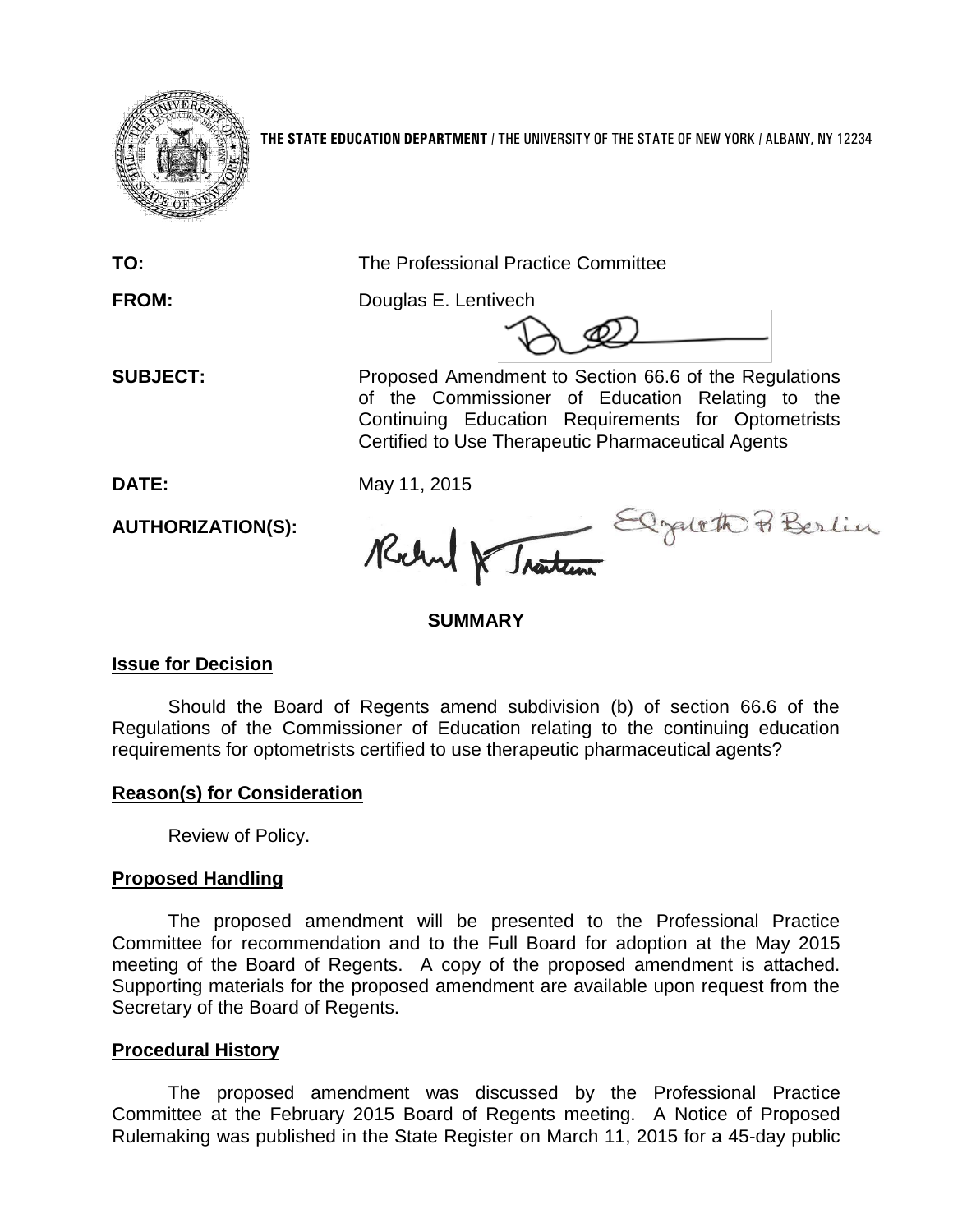comment period. The Department received no public comment on the proposed amendment. Therefore, an Assessment of Public Comment is not required and no changes to the proposed amendment are recommended at this time.

#### **Background Information**

Pursuant to Education Law §7101-a(7), optometrists, who are certified to use therapeutic pharmaceutical agents, must complete a minimum of 36 hours of continuing education during each triennial registration period. There is no continuing education requirement for optometrists who do not have this certification. Section 66.6 of the Regulations of the Commissioner of Education was added in 2007, to, inter alia, establish a standard regarding what methods of study would be acceptable to the Department for continuing education purposes. Under the current regulation, 27 hours of such continuing education must consist of live in-person instruction and up to 9 hours of such continuing education may consist of live instruction in a formal course of study offered through audio, audio-visual, written, on-line, and other media during which the student must be able to communicate and interact with the instructor.

The proposed amendment provides optometrists, who are certified to use therapeutic pharmaceutical agents, with more flexibility in satisfying their continuing education requirements by expanding the list of methods of study that the Department will consider acceptable for continuing education purposes. The proposed amendment requires that at least 27 hours of the required 36 hours of continuing education in a triennial registration period must consist of live in-person instruction in a formal course of study and/or live instruction in a formal course of study offered through audio, audiovisual, written, on-line, and other media, during which the student must be able to communicate and interact with the instructor and other students. Since the 2007 adoption of section 66.6, live webinars that include communication and interaction between the student and the instructor and/or other students have become the norm for most professions with continuing education requirements. The proposed amendment recognizes this development by permitting optometrists to use such webinars to satisfy some or all of their continuing education requirements. These webinars will have to satisfy the same requirements as live in-person instruction in a formal course of study, which include the requirements that all courses taken to satisfy continuing education requirements must be in appropriate subject matters and offered by approved providers.

In addition, the proposed amendment permits up to 9 hours of the required continuing education to be completed through a self-study program, meaning structured study, provided by a Department approved sponsor of continuing education, that is based on audio, audio-visual, written, on-line, and other media, and does not include live instruction, transmitted in person or otherwise, during which the student may communicate and interact with the instructor and other students. Several other professions, including, but not limited to, dentistry, ophthalmic dispensing, physical therapy, chiropractic, respiratory therapy, and massage therapy, already permit their licensees to use some form of self-study to satisfy their respective continuing education requirements. The proposed amendment will provide optometrists with the same opportunities, as the licensees in many other professions, to use self-study programs to satisfy a limited portion of their continuing education requirement.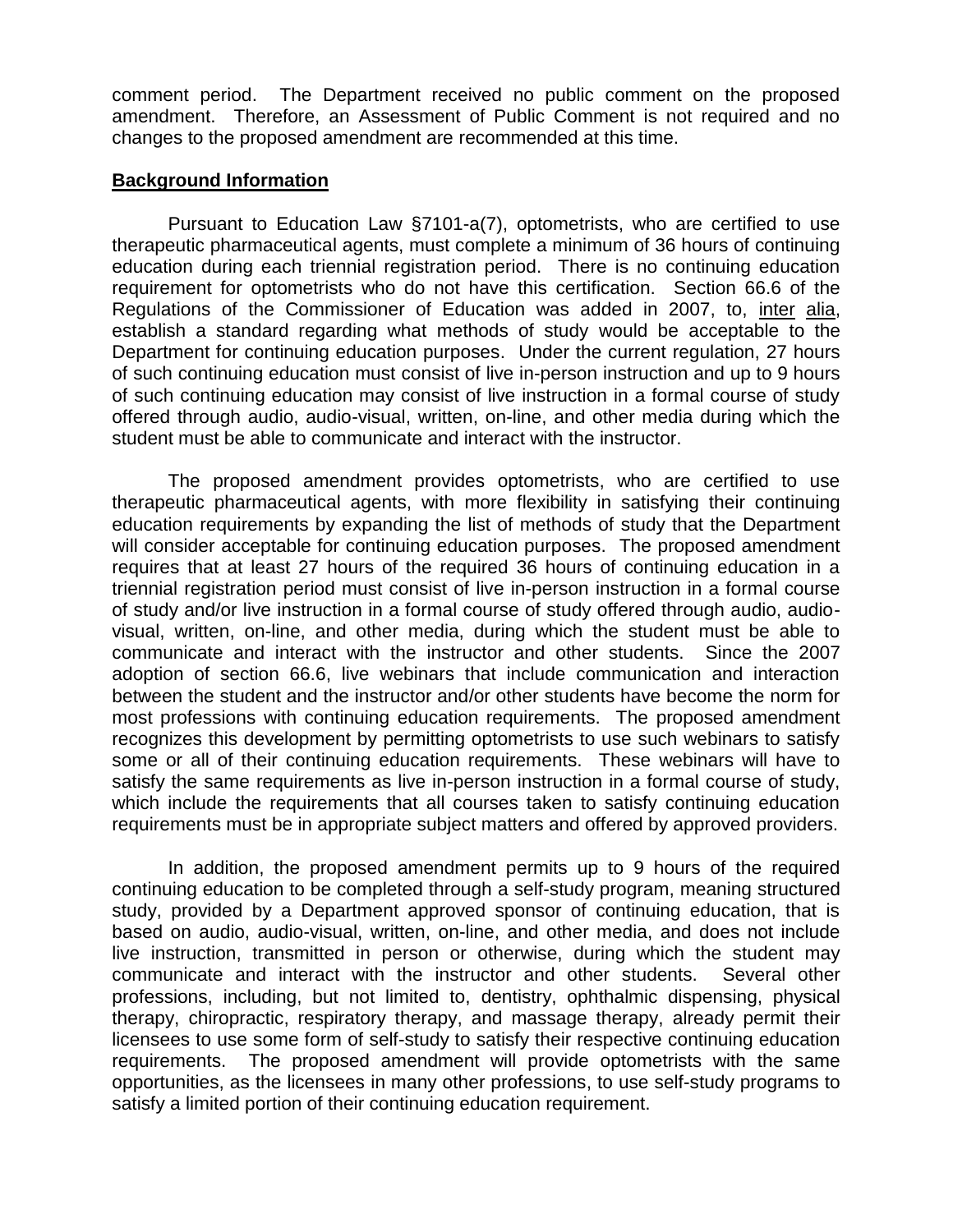# **Recommendation**

It is recommended that the Board of Regents take the following action:

VOTED: That subparagraph (i) of paragraph (1) of subdivision (b) of section 66.6 of the Regulations of the Commissioner of Education be amended, as submitted, effective June 3, 2015.

### **Timetable for Implementation**

If adopted at the May 2015 Regents meeting, the proposed amendment will take effect on June 3, 2015.